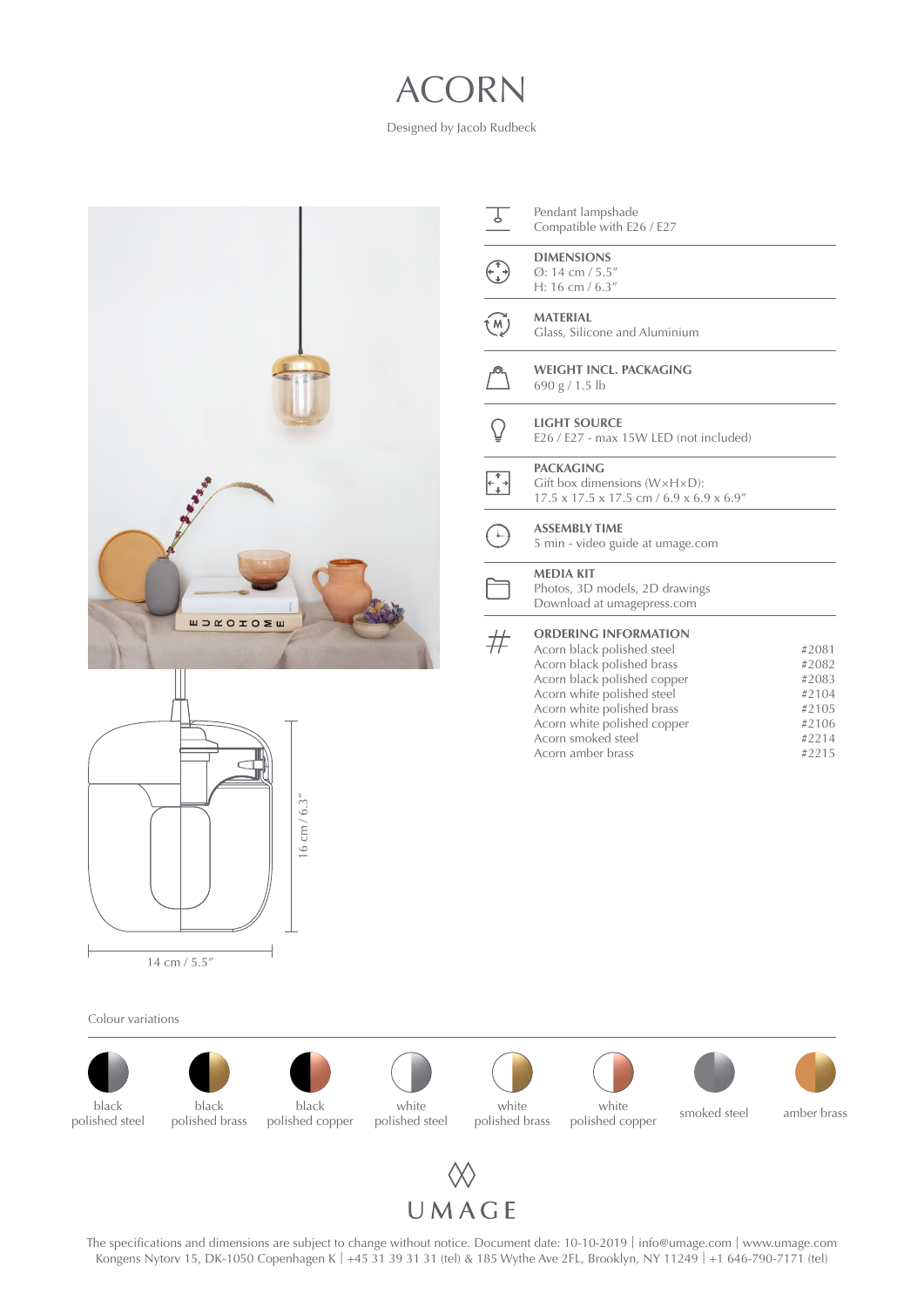# ACORN

Designed by Jacob Rudbeck



#### **TAKE A WALK THROUGH THE PEACEFUL FORESTS**

How many times have you walked through a peaceful forest, breathed in the fresh crisp air and listened to the sound of the wind playing with the leaves, thinking that this is a memory you want to keep? UMAGE aims to make sure that its customers can keep this picturesque image close to their hearts and into their homes with the Acorn family of lampshades. Inspired by the humble acorn, the pendant light offers a warm glow, perfect for living rooms or kitchens, bathrooms and bedrooms. The Acorn's visible decorative bulb emits a calming light through the glass lampshades. Whether you prefer an industrial look or something more classic, the Acorn looks delightful in cluster above a breakfast bar or dining table, or solitarily lighting a cosy corner.

Søren Ravn Christensen, Chief Creative Developer at UMAGE, shares his tips on how to create a cosy atmosphere in the kitchen with the Acorn: *"The kitchen is the centre point of the home. All kitchens need to feel inviting and inspiring – kitchens are often used not only for practical reasons, but also as a focal point for social interactions,*  with your family and friends stopping by during the colder winter *months. Curating small families of Acorns in your kitchen allows for both practical, task lighting while at the same time creating the ambience you want to relax and take time out with your loved ones."*

*Find more info on our website [umage.com](http://umage.com)*



**RECOMMENDED ACCS.**

| Cord set                      |                               | #4005 / #4006 |  |
|-------------------------------|-------------------------------|---------------|--|
| Canopy                        | #4007 / #4008 / #4029 / #4030 |               |  |
| Swag kit                      |                               | #4009 / #4010 |  |
| Cannonball                    |                               | #4031 / #4032 |  |
| Cannonball cluster 2          |                               | #4089 / #4091 |  |
| Cannonball cluster 3          |                               | #4090 / #4092 |  |
| Rosette                       |                               | #4144 / #4145 |  |
| Idea 2W 45 mm / 1.8" LED bulb |                               | #4039 / #4040 |  |
|                               |                               |               |  |

The specifications and dimensions are subject to change without notice. Document date: 10-10-2019 | info[@umage.com](mailto:info%40umage.com?subject=) | www[.umage.com](https://www.umage.com/) Kongens Nytorv 15, DK-1050 Copenhagen K | +45 31 39 31 31 (tel) & 185 Wythe Ave 2FL, Brooklyn, NY 11249 | +1 646-790-7171 (tel)